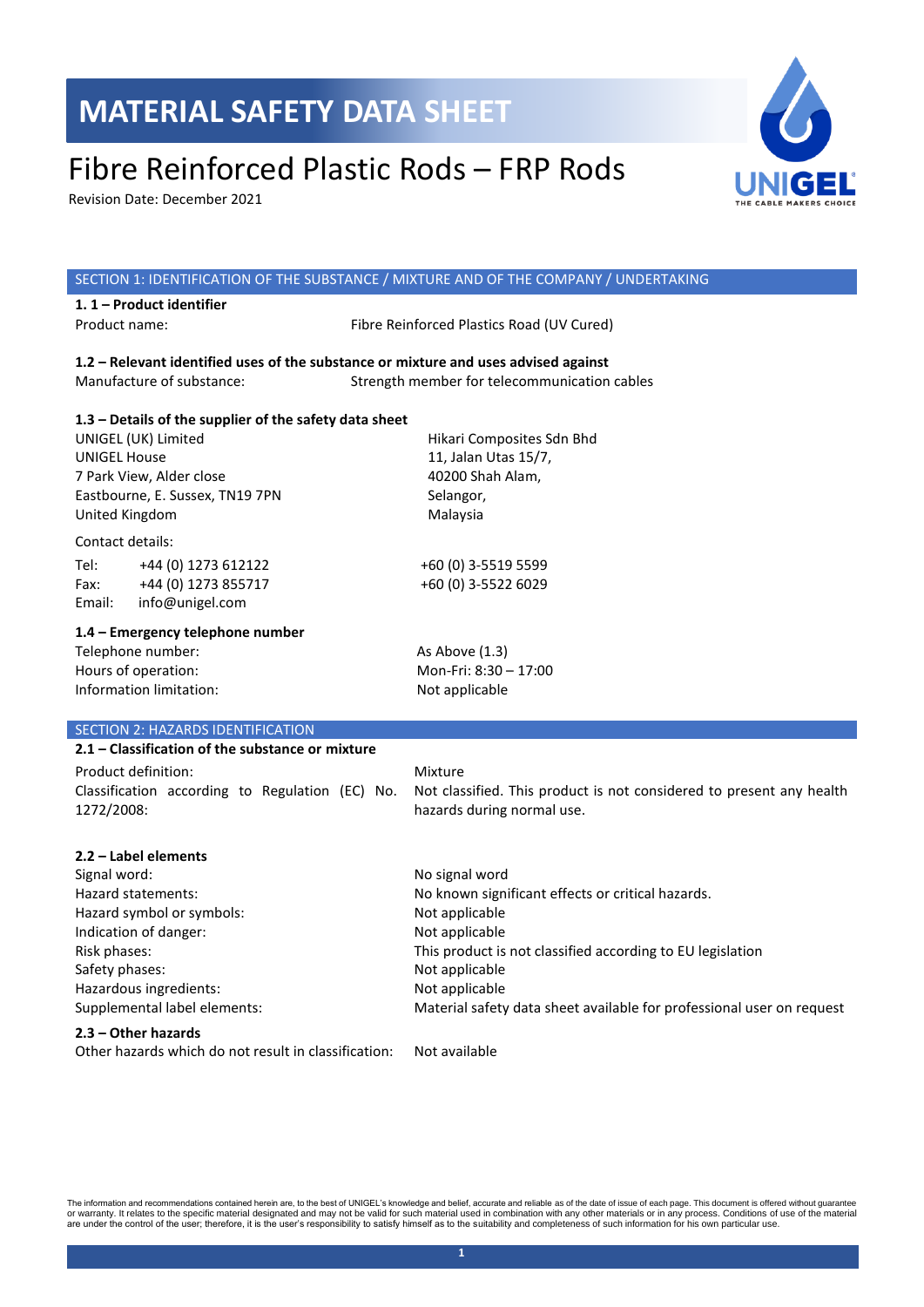# Fibre Reinforced Plastic Rods – FRP Rods

Revision Date: December 2021



| SECTION 3: COMPOSITION/INFORMATION ON INGREDIENTS |            |           |
|---------------------------------------------------|------------|-----------|
| Chemical / Common Name                            | CAS No:    | Wt $\%$ : |
| Fibre Glass                                       | 65997-17-3 | 75-85     |
| Cured Epoxy Resin                                 | None       | $15 - 25$ |

| <b>SECTION 4: FIRST AID MEASURES</b>                                             |                                                                                                                 |  |
|----------------------------------------------------------------------------------|-----------------------------------------------------------------------------------------------------------------|--|
| 4.1 - Description of first aid measures                                          |                                                                                                                 |  |
| Eyes:                                                                            | Due to dust and fibres, check for and remove any contact lenses. Immediately flush                              |  |
|                                                                                  | eyes with plenty of water for at least 15 minutes, occasionally lifting the upper and                           |  |
|                                                                                  | lower eyelids. Get medical attention immediately.                                                               |  |
| Skin:                                                                            | Dust and fibres may cause irritation, in case of contact, immediately flush skin with                           |  |
|                                                                                  | plenty of water. Wash skin thoroughly with soap and water or use recognized skin                                |  |
|                                                                                  | cleanser. Wash clothing before reuse. Get medical attention if large amount of<br>exposure has occurred.        |  |
| Inhalation:                                                                      | Dust and fibres may cause irritation, move exposed person to fresh air. If not breathing                        |  |
|                                                                                  | or if breathing is irregular or if respiratory arrest occurs, provide artificial respiration or                 |  |
|                                                                                  | oxygen by trained personnel. Loosen tight clothing such as a collar, tie, belt or                               |  |
|                                                                                  | waistband. Get medical attention immediately.                                                                   |  |
| Ingestion:                                                                       | Wash out mouth with water. Do not induce vomiting unless directed to do so by                                   |  |
|                                                                                  | medical personnel. Never give anything by mouth to an unconscious person. Get<br>medical attention immediately. |  |
| Protection of first-aiders:                                                      | No action shall be taken involving any personal risk or without suitable training.                              |  |
|                                                                                  |                                                                                                                 |  |
|                                                                                  | 4.2 – Most important symptoms and effects, both acute and delayed                                               |  |
| Potential acute health effects:                                                  | No known significant effects or critical hazards                                                                |  |
| Over-exposure signs/symptoms:                                                    | Repeated skin exposure can produce local skin destruction or dermatitis.                                        |  |
| 4.3 - Indication of any immediate medical attention and special treatment needed |                                                                                                                 |  |
| Notes to physician:                                                              | Treat symptomatically. Contact poison treatment specialist immediately if large                                 |  |
|                                                                                  | quantities have been ingested or inhaled.                                                                       |  |
| Specific treatments:                                                             | No specific treatment.                                                                                          |  |
|                                                                                  |                                                                                                                 |  |
| $\overline{C}$                                                                   |                                                                                                                 |  |

| <b>SECTION 5: FIRE FIGHTING MEASURES</b> |                                                                                                                                                                                                                  |
|------------------------------------------|------------------------------------------------------------------------------------------------------------------------------------------------------------------------------------------------------------------|
| $5.1 -$ Extinguishing media              |                                                                                                                                                                                                                  |
| Suitable extinguishing media:            | Use an extinguishing agent suitable for the surrounding fire.                                                                                                                                                    |
|                                          | Foam (Specifically trained personnel only)                                                                                                                                                                       |
|                                          | Water fog (Specifically trained personnel only)                                                                                                                                                                  |
|                                          | Dry chemical powder                                                                                                                                                                                              |
|                                          | Carbon dioxide                                                                                                                                                                                                   |
|                                          | Other inert gases (Subject to regulations)                                                                                                                                                                       |
|                                          | Sand or earth                                                                                                                                                                                                    |
| Unsuitable extinguishing media:          | Do not use direct water jets on the burning product; they could cause splattering and<br>spread the fire. Simultaneous use of foam and water on the same surface is to be<br>avoided as water destroys the foam. |

The information and recommendations contained herein are, to the best of UNIGEL's knowledge and belief, accurate and reliable as of the date of issue of each page. This document is offered without guarantee<br>or warranty. It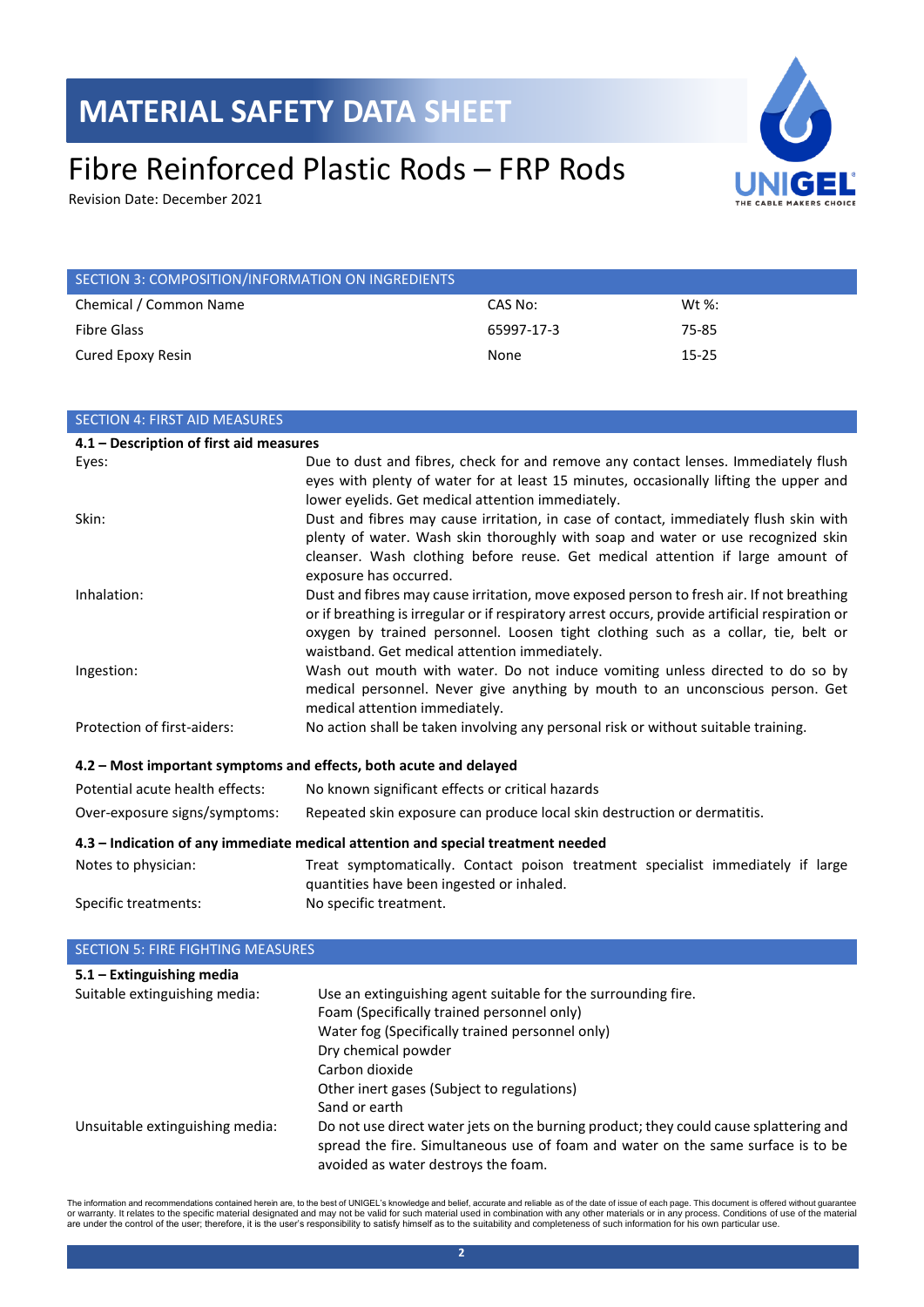### Fibre Reinforced Plastic Rods – FRP Rods

Revision Date: December 2021



### **5.2 – Special hazards arising from the substance or mixture** Hazards from the substance or mixture: None Hazardous combustion products: Carbon oxides (CO, CO2), smoke and irritating vapours as products of incomplete combustion. **5.3 – Advice for fire fighters** Special precautions for fire-fighters: Promptly isolate the scene by removing all persons from the facility of the incident if there is a fire. No action shall be taken involving any personal risk or without suitable training. Special protective equipment for firefighters: Fire fighters should wear appropriate protective equipment and self-contained breathing apparatus (SCBA) with a full face-piece operated in positive pressure mode. Clothing for fire fighters (including helmets, protective boots and gloves) conforming to the European standard EN 469 will provide a basic level of protection for chemical incidents. Additional information: None SECTION 6: ACCIDENTAL RELEASE MEASURE **6.1 – Personal precautions, protective equipment and emergency procedures** For non-emergency personnel: No action shall be taken involving any personal risk or without suitable training. Keep unnecessary and unprotected personnel from entering. Put on appropriate personal protective equipment.

For emergency responders: Take note of any information in SECTION 8 on suitable and unsuitable materials.

### **6.2 – Environmental precaution**

| Accidental spillage and release of | Material will settle and disperse along the bottom of waterways if allowed to |
|------------------------------------|-------------------------------------------------------------------------------|
| material into the environment:     | enter the environment. Inform the relevant authorities if the product has     |
|                                    | caused environmental pollution.                                               |

### **6.3 – Methods and materials for containment and cleaning up** Small or Large release: Isolate and collect into piles being careful not to generate dust and shovel up and place all into an appropriate waste disposal container. Dispose of via a

licensed waste disposal contractor. **6.4 – Reference to other sections:** See **section 1** for emergency contact information. See **section 8** for information on appropriate personal protective equipment. See **section 13** for additional waste treatment information.

#### SECTION 7: HANDLING AND STORAGE

The information in this section contains generic advice and guidance. It shall emphasise precautions that are appropriate to the identified uses referred to under **subsection 1.2** and the unique properties of the substance mixture.

#### **7.1 – Precautions for safe handling**

| Protective measures:                       | Put on appropriate personal protective equipment (See section 4 and section 8)                                                                                                                                                                                                                     |
|--------------------------------------------|----------------------------------------------------------------------------------------------------------------------------------------------------------------------------------------------------------------------------------------------------------------------------------------------------|
| Advice on general occupational<br>hygiene: | Eating, drinking and smoking should be prohibited in areas where this material is<br>handled, stored and processed. Workers should wash hands and face before<br>eating, drinking and smoking. Remove contaminated clothing and protective<br>equipment before entering eating and drinking areas. |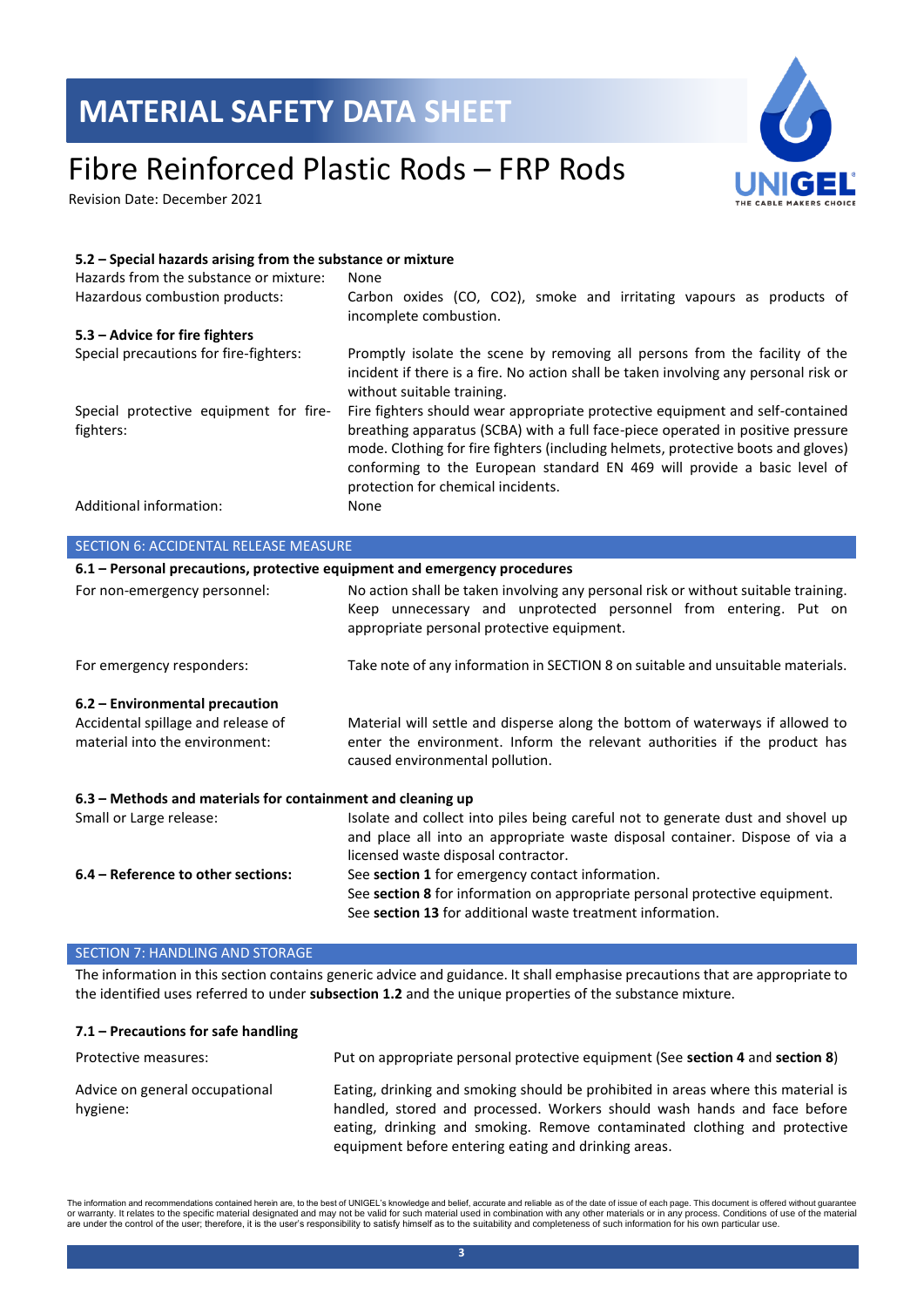### Fibre Reinforced Plastic Rods – FRP Rods

Revision Date: December 2021



#### **7.2 – Conditions for safe storage, including any incompatibilities.**

| Storage condition:          | Store in accordance with local regulations. Store in original container protected<br>from direct sunlight in a dry, cool and well-ventilated area, away from<br>incompatible materials (see <b>section 10</b> ) and elevated temperature. Keep reels in<br>good condition until ready for use. Keep covered away from rain, if left outside in<br>open environment.<br>Use appropriate containment to avoid environmental contamination. |
|-----------------------------|------------------------------------------------------------------------------------------------------------------------------------------------------------------------------------------------------------------------------------------------------------------------------------------------------------------------------------------------------------------------------------------------------------------------------------------|
| $7.3$ – Specific end use(s) |                                                                                                                                                                                                                                                                                                                                                                                                                                          |

Industrial sector specific solution: Not available

### SECTION 8: EXPOSURE CONTROLS/PERSONAL PROTECTION

### **8.1 – Control parameters**

Chopped, crushed or heavily processed filaments may produce small amounts of respirable particles. Some of which may include glass fibres

| Product/Ingredient name               | <b>Exposure limit values</b>                                                                                                                                                                                                                                                                                                                                                                                                                                       |
|---------------------------------------|--------------------------------------------------------------------------------------------------------------------------------------------------------------------------------------------------------------------------------------------------------------------------------------------------------------------------------------------------------------------------------------------------------------------------------------------------------------------|
| <b>Fibre Glass</b>                    | <b>ACGIH TLV (United States). Notes: Particulate dust</b><br>TWA: 5 mg/m <sup>3</sup> , (inhalable fraction)<br>TWA: 1 fiber/cm <sup>3</sup> (respirable fraction)                                                                                                                                                                                                                                                                                                 |
| 8.2 - Exposure controls               |                                                                                                                                                                                                                                                                                                                                                                                                                                                                    |
| Appropriate engineering controls:     | General ventilation requirements. Good general ventilation should be<br>sufficient to control worker exposure to airborne contaminants. If this<br>product contains ingredients with exposure limits, use process<br>enclosures, local exhaust ventilation or other engineering controls to keep<br>worker exposure below any recommended or statutory limits.                                                                                                     |
| 8.2.1 - Individual protection measure |                                                                                                                                                                                                                                                                                                                                                                                                                                                                    |
| Eye/face protection:                  | Safety eyewear complying with an approved standard should be used<br>when a risk assessment indicates this is necessary to avoid exposure to<br>cast off.                                                                                                                                                                                                                                                                                                          |
| Skin protection:                      | Chemical-resistant, impervious gloves complying with an approved<br>standard should be worn at all times when handling the products if a risk<br>assessment indicates this is necessary.<br>Personal protective equipment for the body, appropriate footwear and<br>any additional skin protection measures should be selected based on the<br>task being performed and the risks involved and should be approved by a<br>specialist before handling this product. |
| Respiratory protection:               | None required under normal conditions.<br>Where dust and loose fibres could be produced a properly fitted dust<br>respirator should be used. These should be selected based on the task<br>being performed and the risks involved and should be approved by a<br>specialist before handling this product.                                                                                                                                                          |
| Thermal hazard:                       | None required under normal conditions.                                                                                                                                                                                                                                                                                                                                                                                                                             |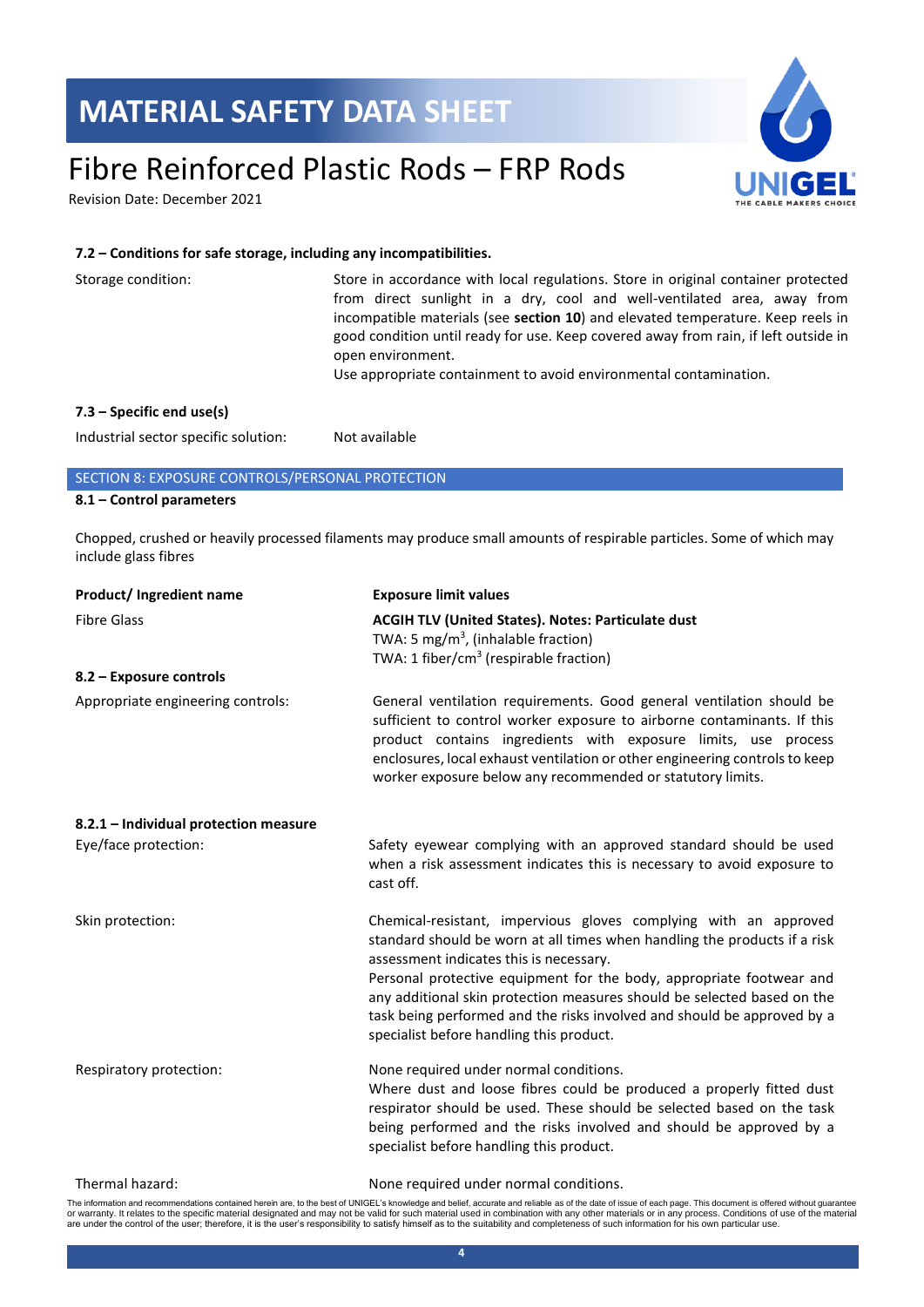### Fibre Reinforced Plastic Rods – FRP Rods

Revision Date: December 2021

### SECTION 9: PHYSICAL AND CHEMICAL PROPERTIES

#### **9.1 – Information on basic physical and chemical properties**

Appearance: Flexible fibre glass rod Odour: No odour: Odour threshold: Not available pH: Not available Melting point/freezing point: Not applicable Initial boiling point and boiling range: Not applicable Flash point: (Open cup) Not applicable Evaporation rate: Not available Flammability (Solid, gas): Not available Upper/lower flammability or explosive limits: Not available Vapour pressure: Not available Vapour density: Not available Density:  $1.9 - 2.2$  g/cm<sup>3</sup> Solubility (ies): Insoluble in water Partition coefficient: n-octanol/water Mot available Auto-ignition temperature: Not available Decomposition temperature: Not available Viscosity: Not applicable Explosive properties: Not applicable Oxidising properties: Not available

### **9.1 – Other information** No additional information

| SECTION 10: STABILITY AND REACTIVITY |                                                                                                                                                                       |
|--------------------------------------|-----------------------------------------------------------------------------------------------------------------------------------------------------------------------|
| Reactivity:                          | No specific test data related to reactivity available for this product or its<br>ingredients.                                                                         |
| Chemical stability:                  | Stable under normal conditions                                                                                                                                        |
| Possibility of hazardous reactions:  | Under normal conditions of storage and use, hazardous reaction will not occur.                                                                                        |
| Conditions to avoid:                 | None expected                                                                                                                                                         |
| Incompatible materials:              | None expected                                                                                                                                                         |
| Hazardous decomposition products:    | Does not decompose at ambient temperature. Primary combustion products are<br>$CO$ , $CO2$ and H <sub>2</sub> O, other compounds may be released in small quantities. |

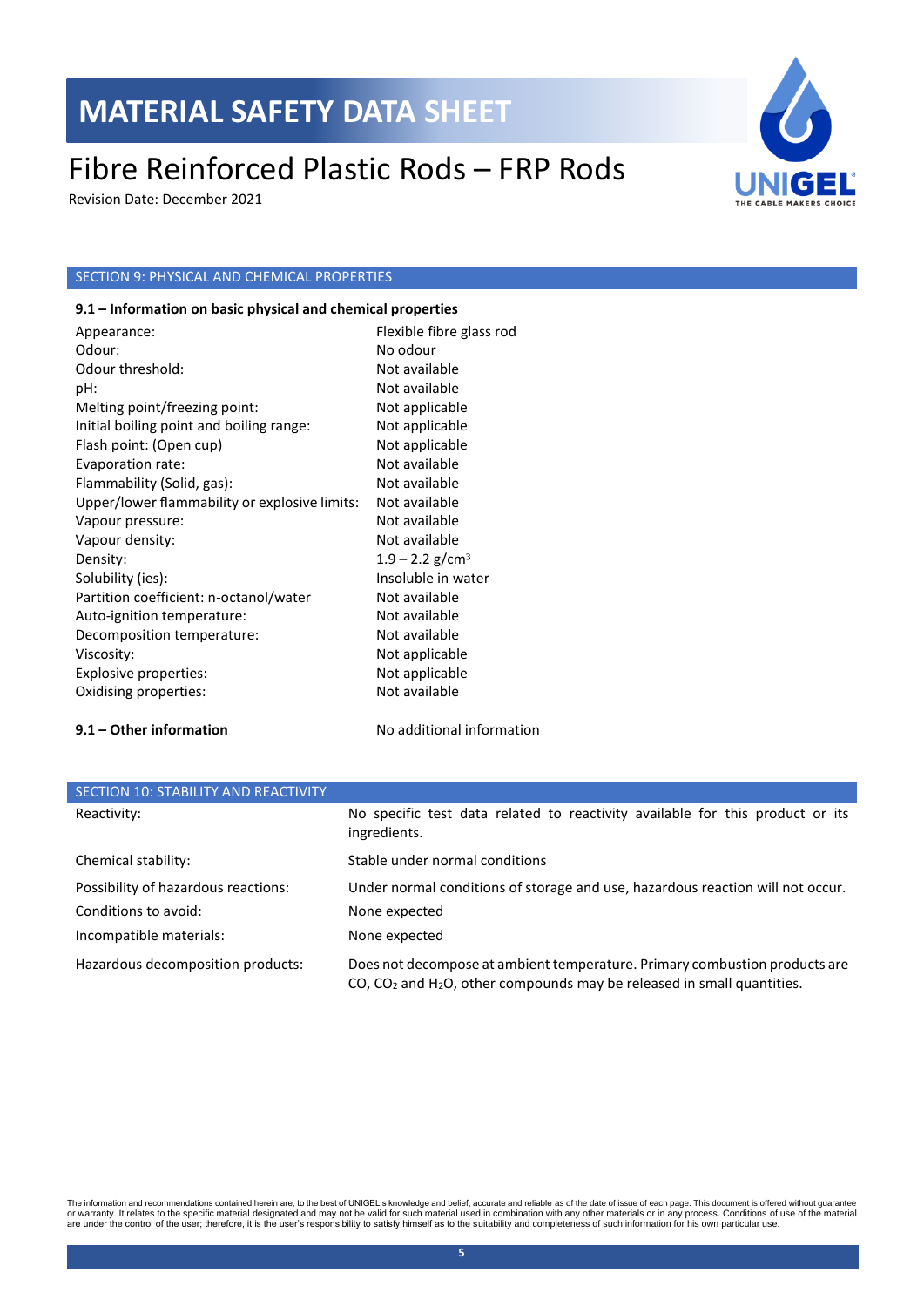### Fibre Reinforced Plastic Rods – FRP Rods

Revision Date: December 2021

### SECTION 11: TOXICOLOGICAL INFORMATION

#### **11.1 – Information on toxicological effects**

#### **11.1.1 – Relevant hazard classes**

| Acute toxicity:                    | Not available                                                                     |
|------------------------------------|-----------------------------------------------------------------------------------|
| Skin corrosion/irritation:         | Dust and loose fibres from breakages and excessive processing my cause irritation |
| Serious eye damage/irritation:     | Dust and loose fibres from breakages and excessive processing my cause irritation |
| Respiratory or skin sensitisation: | Dust and loose fibres from breakages and excessive processing my cause irritation |

| Germ cell mutagenicity: | Not available                                   |
|-------------------------|-------------------------------------------------|
| Carcinogenicity:        | Not listed as carcinogenic by OSHA, NTP or IARC |
| Reproductive toxicity:  | Not available                                   |
| STOT-single exposure:   | Not available                                   |
| STOT-repeated exposure: | Not available                                   |
| Aspiration hazard:      | Not available                                   |

#### **11.1.2 – Information on likely routes of exposure**

Routes of entry anticipated: Dermal

#### **11.1.3 – Symptoms related to the physical, chemical and toxicological characteristics**

| Inhalation:   | Not available                                                            |
|---------------|--------------------------------------------------------------------------|
| Ingestion:    | Not available                                                            |
| Skin contact: | Repeated skin exposure can produce local skin destruction or dermatitis. |

#### **11.1.4 – Delayed and immediate effects as well as chronic effects from short and long-term exposure**

| Short-term potential immediate effects: | Not available |
|-----------------------------------------|---------------|
| Short-term potential delayed effects:   | Not available |
| Long-term potential immediate effects:  | Not available |
| Long-term potential delayed effects:    | Not available |
| Potential chronic health effects:       | Not available |

### **11.1.5 – Potential chronic health effects**

| Conclusion/Summary:    | Not available                                    |
|------------------------|--------------------------------------------------|
| General:               | No known significant effects or critical hazards |
| Carcinogenicity:       | Not listed as carcinogenic by OSHA, NTP or IARC  |
| Mutagenicity:          | No known significant effects or critical hazards |
| Teratogenicity:        | No known significant effects or critical hazards |
| Developmental effects: | No known significant effects or critical hazards |
| Fertility effects:     | No known significant effects or critical hazards |
|                        |                                                  |

#### **11.1.6 – Other information:** Not available

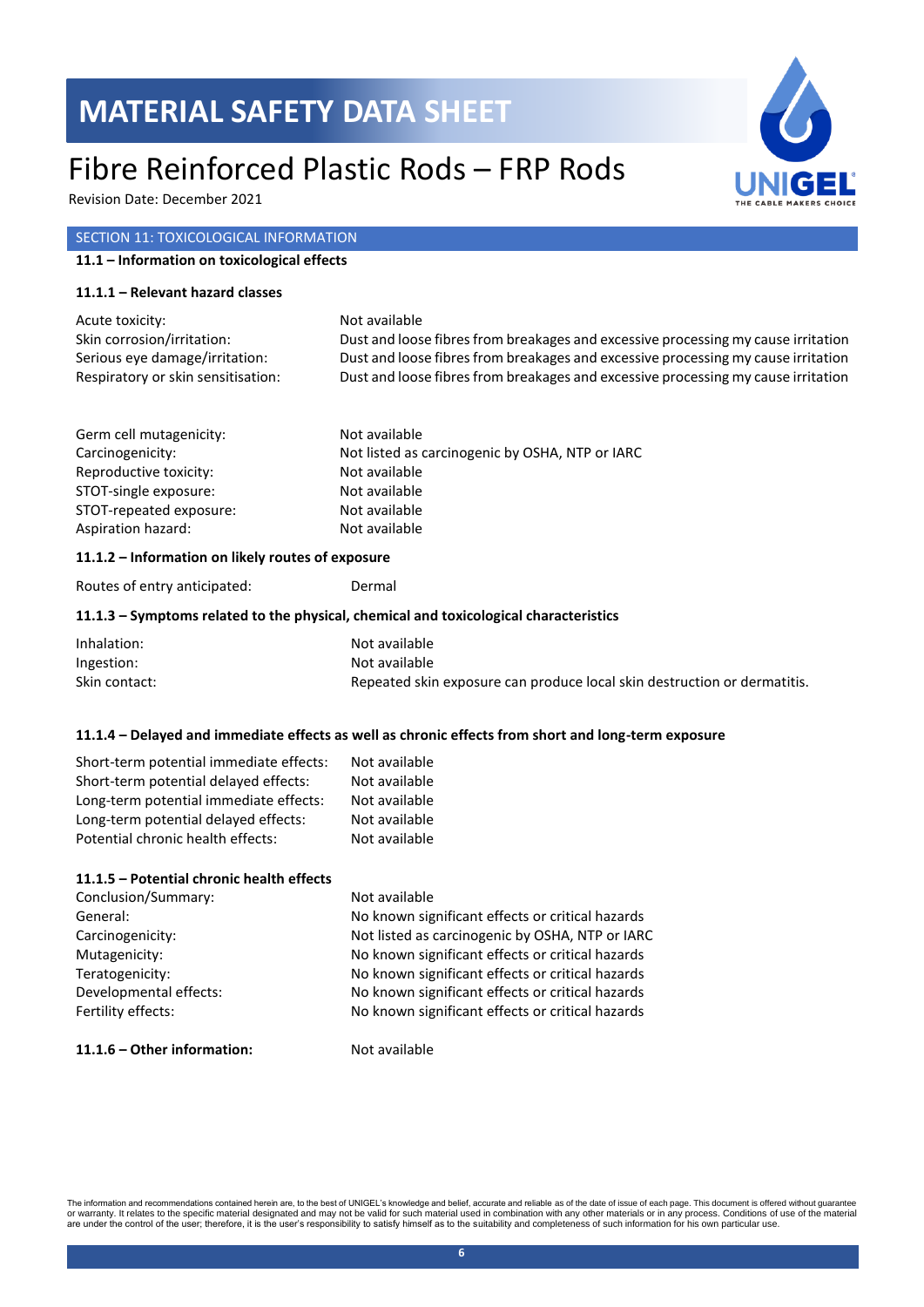### Fibre Reinforced Plastic Rods – FRP Rods

Revision Date: December 2021



| SECTION 12: ECOLOGICAL INFORMATION  |                                                                                                                                                                  |
|-------------------------------------|------------------------------------------------------------------------------------------------------------------------------------------------------------------|
| General:                            | Based on chemical/physical information from the literature for this product<br>category, no harmful effect to terrestrial or aquatic habitats would be expected. |
| Toxicity:                           | Not available                                                                                                                                                    |
| Persistence and degradability:      | Not available                                                                                                                                                    |
| Bio-accumulative potential:         | Not available                                                                                                                                                    |
| Mobility in soil:                   | Not available                                                                                                                                                    |
| Results of PBT and vPvB assessment: | Not available                                                                                                                                                    |
| Other adverse effects:              | No known significant effects or critical hazards.                                                                                                                |

| SECTION 13: DISPOSAL CONSIDERATIONS |                                                                                                                                                                                        |
|-------------------------------------|----------------------------------------------------------------------------------------------------------------------------------------------------------------------------------------|
| Waste treatment method:             | Place contaminated materials in disposable containers and dispose of in a<br>manner consistent with applicable local regulations. Do not empty into drains,<br>sewers or watercourses. |
| Hazardous waste:                    | Within the present knowledge of the supplier, this product is not regarded as<br>hazardous waste, as defined by EU Directive 91/689/EEC.                                               |

| <b>SECTION 14: TRANSPORT INFORMATION</b>   |                             |
|--------------------------------------------|-----------------------------|
| UN number:                                 | Not applicable              |
| UN proper shipping name:                   | Not applicable              |
| Transport hazard class(es):                | Not classified as hazardous |
| Packing group:                             | Not applicable              |
| Environmental hazards:                     | Not classified as hazardous |
| Special precautions for user:              | Not applicable              |
| Transport in bulk according to Annex II of | Non known                   |
| Marpol and the IBC code:                   |                             |
| Usual shipping containers:                 | Reels                       |

#### SECTION 15: REGULATORY INFORMATION

#### **15.1 – Safety, health and environmental regulations/legislation specific for the substance or mixture**

| <b>EC Classification:</b>          | Not classified                                                                  |
|------------------------------------|---------------------------------------------------------------------------------|
| EC labelling (Symbol, R&S phases): | Not required                                                                    |
| OSHA (29CFR 1910.1200):            | Not classified as hazardous                                                     |
| Hazard label data:                 | Not classified                                                                  |
| SARA Title III:                    | Contain no extremely hazardous substances                                       |
| SARA 311/312 reportable hazard:    | None                                                                            |
| SARA 313 toxic release program:    | Contains no chemicals                                                           |
| Statutory information:             | The Health and Safety work etc Act, 1974, Environmental Protection Act.<br>1990 |

#### **15.2 – Chemical safety assessment:** Complete

(All components of this material are listed on EINECS, DSL, TSCA, METI, AICS and KECI)